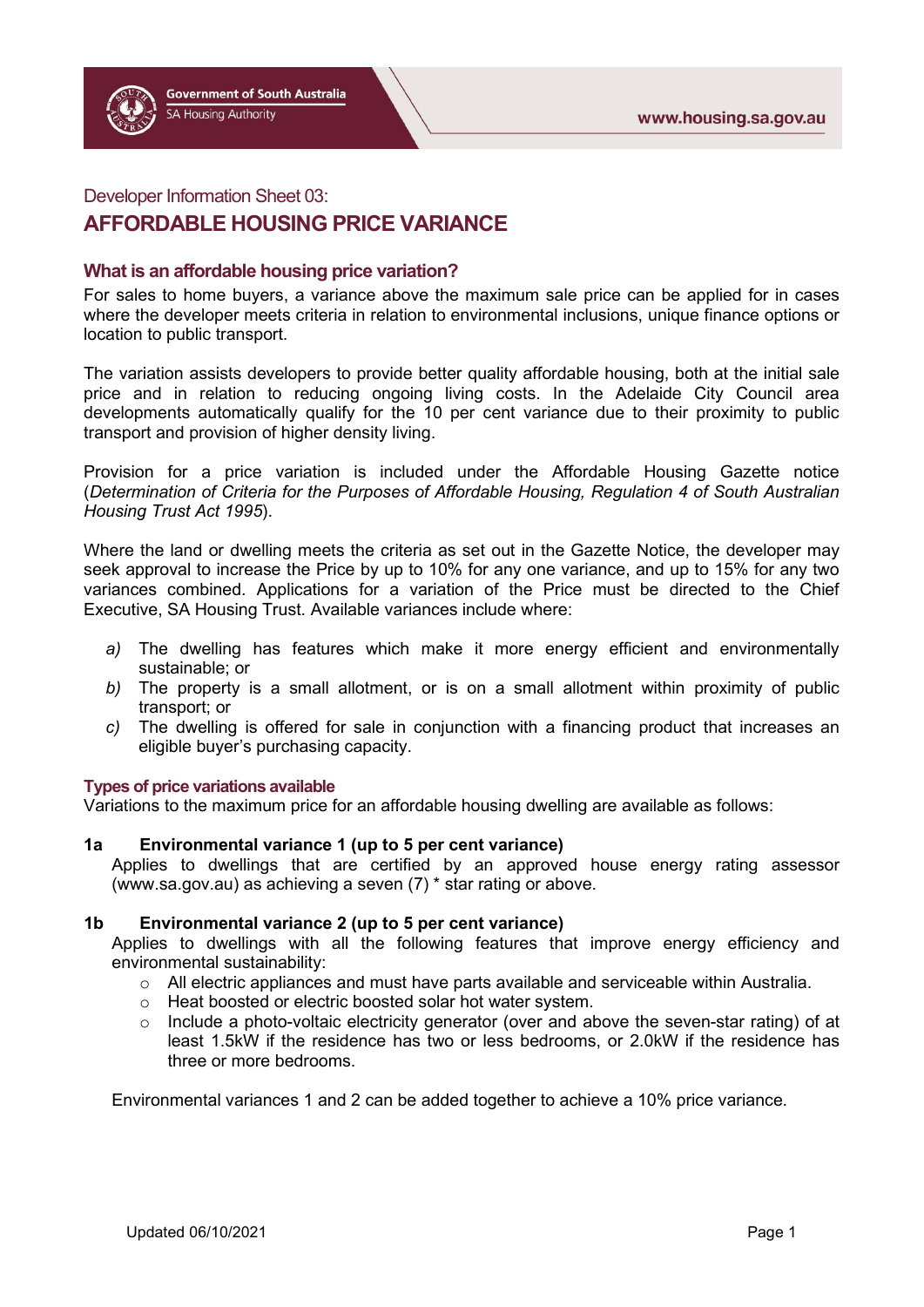

Applies to dwellings on small allotments or land only within proximity to public transport (higher density/transport-oriented development):

- $\circ$  An allotment less than 250m<sup>2</sup> (or average allotment for multi storey developments), and
- o Within high frequency public transport of either:
	- Within 400m walking distance from the dwelling/allotment to an Adelaide Metro 'Go Zone' bus stop (as listed at [www.adelaidemetro.com.au\)](http://www.adelaidemetro.com.au/), or
	- **Within 800m walking distance from the dwelling/allotment to an Adelaide Metro** tram stop or train station.

## **3. Finance variance (Up to 10 per cent variance)**

Specialised finance products are designed to lower the barriers to home ownership or to increase the buyer's purchasing power. Any specialised finance product must ensure that no more than 30 per cent of income is spent on mortgage costs for a moderate-income buyer.

Dwellings must be offered in conjunction with a specialised home financing product, for example:

- o Low deposit loan
- o Shared equity opportunity
- o Rent to Buy model

This variance can only be applied to affordable housing dwellings (i.e., completed homes or house-and-land packages).

| riillo vallalluos labio                                                                               |                           |                       |                                                                         |                       |
|-------------------------------------------------------------------------------------------------------|---------------------------|-----------------------|-------------------------------------------------------------------------|-----------------------|
| Affordability Indicators as at February<br>2020 (Price Point)                                         | Maximum<br>Price<br>Point | Variance<br>$(+ 5\%)$ | Variance<br>$(+ 10\%)$                                                  | Variance<br>$(+ 15%)$ |
| Greater Adelaide - Dwelling prices,<br>including house and land, and<br>apartments (inclusive of GST) | \$367,000                 | \$385,350             | \$403,700                                                               | \$422,050             |
| Greater Adelaide - Land only<br>purchase price (inclusive of<br>GST)                                  | \$165,150                 | n/a                   | \$181,665<br>(Available on<br>proximity<br>public<br>transport<br>only) | n/a                   |
| Rest of State - Dwelling prices,<br>including house and land, and<br>apartments (inclusive of GST)    | \$298,000                 | \$312,900             | \$327,800                                                               | \$342,700             |
| Rest of State - Land only<br>purchase price (inclusive of<br>GST)                                     | \$134,100                 | n/a                   | \$147,510<br>(Available on<br>proximity<br>public<br>transport<br>only) | n/a                   |

#### *Price variances table*